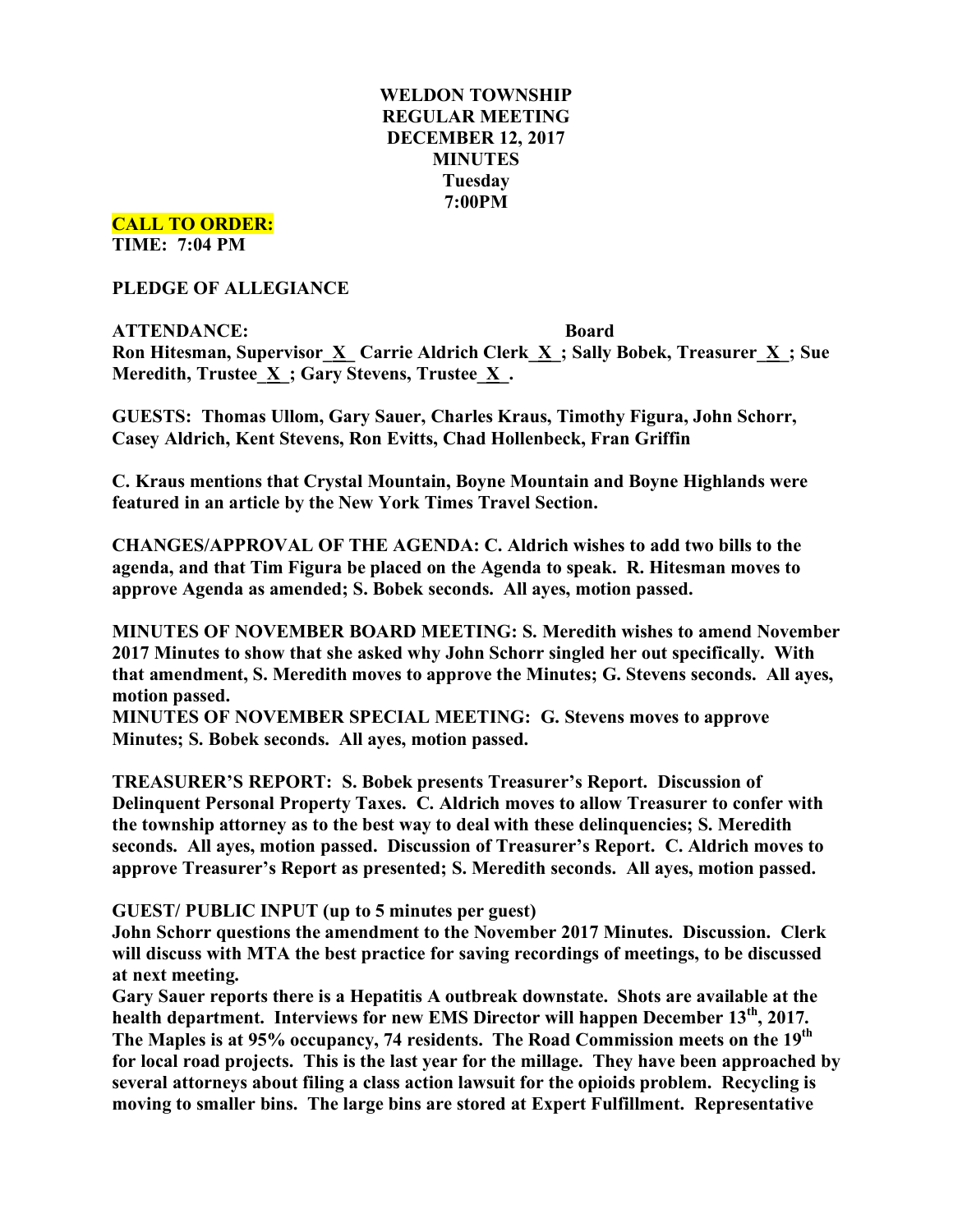**Vanderwaal held a meeting to hear from local residents. His dates for appearances are available on his website.**

#### **REPORTS:**

**ZONING ADMINISTRATOR: Craig Meredith is in the hospital. His report was entered into the record.**

**JPC: S. Bobek discusses JPC meeting. While Mr. Meredith is recovering, the planning commission may ask the supervisors of the three entities to meet with the public regarding zoning administer work, when necessary.**

**NUISANCE ABATEMENT REPORT: R. Hitesman enters Nuisance Abatement Report into the record.**

**LIQUOR INSPECTOR REPORT: R. Hitesman gives Liquor Inspector Report. BUDGET REPORT: C. Aldrich presents Budget Report.**

**SUPERVISOR COMMENTS: Supervisor was unable to get the roofer to return his call regarding the roof repair. He spoke with Rick DaMore, who agreed to do the work for \$125. The roof repair was done. The board will wait until spring to see if there is further leaking before having the mechanical room ceiling repaired.**

**CLERK COMMENTS:**

**Clerk reports regarding December Board of Review meeting.**

**Timothy Figura speaks regarding the next steps for the Weldon Township Planning Commission, and leaving the Joint Planning Commission. He will email the board so they have the next steps in writing.**

### **UNFINISHED BUSINESS:**

**The property at 14160 Lindy Road will go back in front of the judge on December 21st , 2017. Mr. Figura will attend the hearing.**

#### **NEW BUSINESS:**

**Discussion of Benzie County Road Commission's revised Township Funded Project Payment Policy.**

**Chad Hollenbeck, Operations Manager for the Benzie Bus, presents annual report. Discussion. He left copies of the annual report at the township hall.**

**Board reviews a Firework Permit for Crystal Mountain. G. Stevens moves to approve the permit; S. Bobek seconds. All ayes, motion passed.**

**Clerk discusses treat bags for Christmas Eve. The board will meet December 22nd at 1:00 pm at the township hall.**

**Discussion of a past nuisance complaint received from a resident from Crystal Mountain. Board discusses the process when a nuisance complaint is received by the board. In the future, when the complaint comes in, the Nuisance Officer will look at the property, take a picture if possible, and report to the board. He will not contact the property owner at this point. The Board will review the complaint and photo, and send the Nuisance Abatement Officer to talk to the property owner if they feel it is appropriate.**

**S. Bobek would like to have the Weldon Township Cemetery x-rayed. She feels it is a matter of respect to the residents buried there. There may be places that could be opened and used for burials. She will contact some companies that perform x-rays and report**